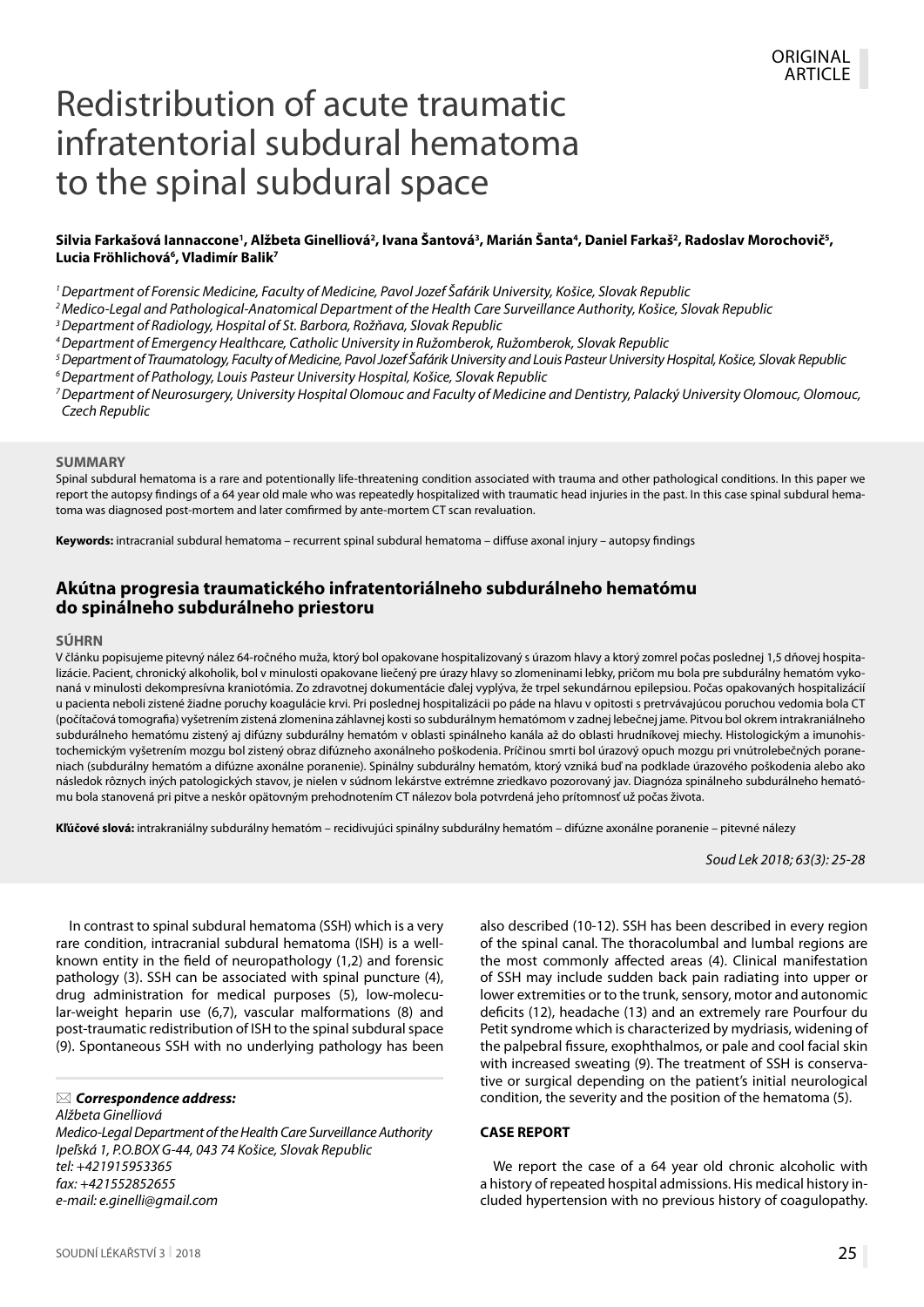

**Fig. 1. A** – CT scan (transverse plane), intraspinal subdural hemorrhagic collection around the medulla. **B** – occipital bone fracture and fracture of the anterior arch of the C1 vertebra on the left side. **C** – CT scan (transverse section), subdural hematoma in the left posterior fossa and subarachnoid hemorrhage around the left cerebellar hemisphere. **D** – CT scan (sagittal section), infratentorial and spinal subdural hematoma.

His past history also included fracture of the petrous pyramid in 2007, untreated secondary epilepsy since 2012 and decompressive craniectomy with duroplasty due to subdural hematoma in the right anterior fossa in 2013. Four months prior to his death he was admitted to the hospital following head trauma with cerebral contusions, occipital bone fracture and fracture of the anterior arch of the C1 vertebra on the left side, left posterior fossa hemorrhage and SSH (Fig. 1). The treatment was conservative. One month after the injury, cranial computed tomography (cCT) of the head revealed severe cerebral and cerebellar atrophy, remote cerebral contusions and complete resolution of the previous subdural hematoma in the posterior fossa (Fig. 2). He was admitted to the hospital again in a drunken state four months later following a fall on his back. On admission he was deeply comatose with non-reactive pupils, did not respond to



**Fig. 2. A** – resolution of the previously observed contusion and hematoma of the left temporal lobe. **B** – CT scan (sagittal section), diffuse cerebral and cerebellar atrophy, complete resolution of the previously observed subdural hematoma in the posterior fossa.

a verbal or painful stimuli (GCS=3) and had a laceration in the left occipital region of his head. An initial brain CT scan revealed contusions of the inferior portion of the right and left frontal lobe and left temporal lobe, intraventricular hemorrhage in the right lateral ventricle and fourth ventricle, hematoma spanning the subdural space from the posterior fossa to the cervical spine and remote cerebral injury. Severe cerebellar edema with subdural and subarachnoid hemorrhage was also evident (Fig. 3). Follow-up CT scan on the second hospital day showed no further progression of the supratentorial hemorrhage. CT angiography comfirmed irreversible brain damage. He died 36 hours after admission to the hospital due to traumatic cerebral and cerebellar edema complicating traumatic brain injury.

An autopsy was performed 24 hours after death. External examination revealed a surgically repaired laceration in the left parieto-occipital region and swelling of the skin and subcutaneous tissue in the left occipito-cervical region. There was evidence of the recent fronto-temporo-parietal decompressive craniectomy. Internal examination demonstrated acute bilateral subdural hematoma in the posterior fossa measuring 46 g and a thin film of subdural hematoma in the middle fossa. The cranio-cervical junction was intact. The dura mater was stripped showing fracture of the occipital and the left temporal bone extending into the parietal bones (Fig. 4). The brain showed extreme gyral flattening and compressed sulci with bilateral tonsillar herniation. Anatomical structures in the posterior fossa showed significant autolytic changes. An 8 mm thick subarachnoid hemorrhage overlying the cerebellar hemispheres, pons and the medulla was present. Coronal sections of the cerebral hemispheres revealed compressed ventricles with focal bleeding in the right lateral ventricle. Sections of the cerebellum showed secondary



**Fig. 3. A** – CT scan (coronal section), intraventricular hemorrhage in the right lateral ventricle and fourth ventricle, subdural collection overlying the left occipital lobe, bilateral subdural hematoma in the posterior fossa and in the cervical spinal canal. **B** – massive subdural collection surrounding the medulla and in the cervical spinal canal. **C** – CT scan (sagittal section), massive supratentiorial hemorrhage overlying the occipital lobes, third and fourth ventricular bleeding, subdural hematoma surrounding the medulla and pons and in the cervical region of the spinal cord. **D** – CT scan (transverse section), severe diffuse cerebellar edema and bilateral subdural and subarachnoid hematoma.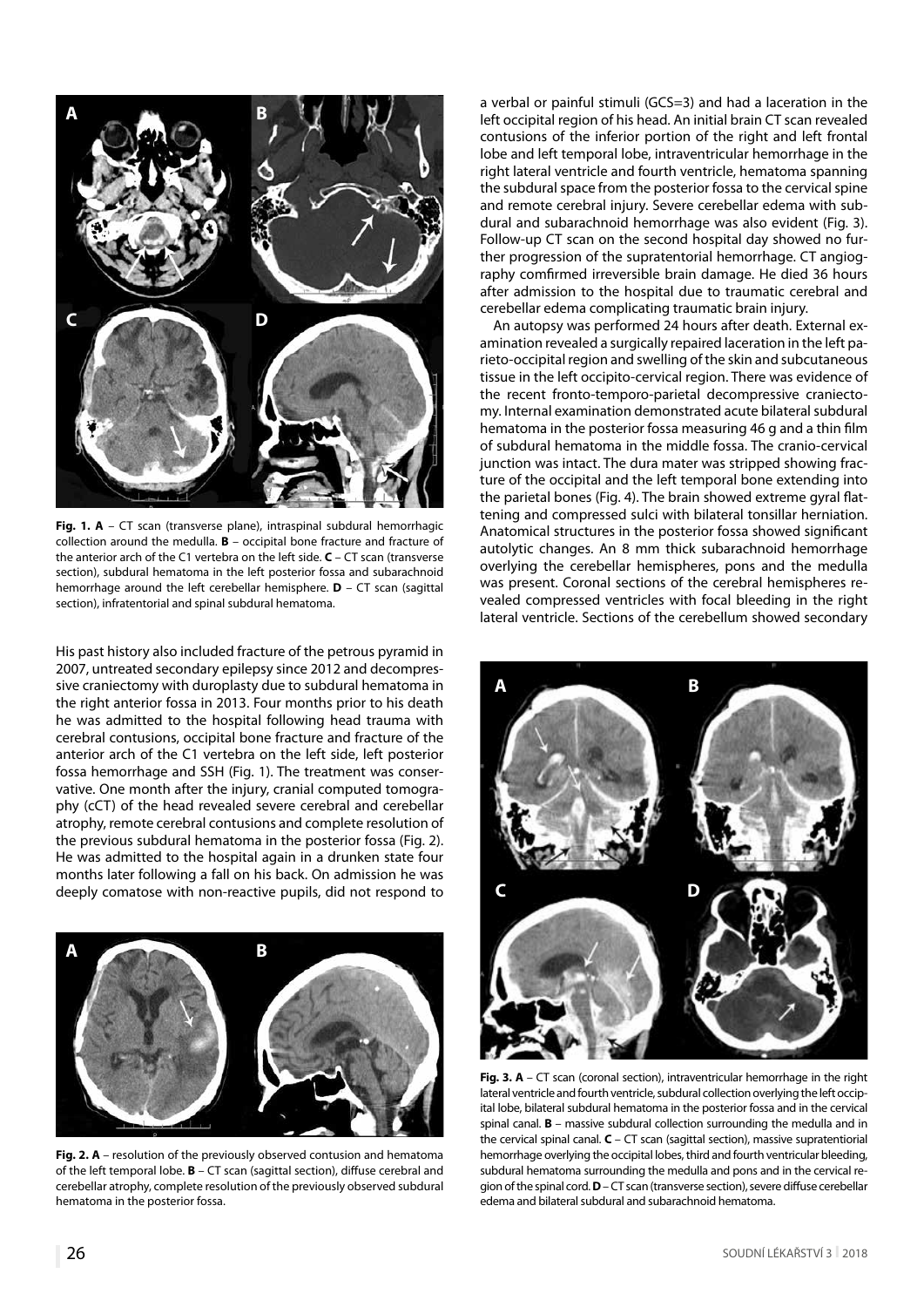

**Fig. 4.** Fracture of the occipital and the left temporal bone running across the sigmoid sinus (horizontal arrow) and spinal subdural hematoma (vertical arrow).

hemorrhages in the white matter. The spinal cord was uncovered with a dorsal laminectomy. The dura mater appeared dark and slightly distended in the cervical and mid-thoracic areas. On the opening, SSH spreading to the 6th thoracic vertebra was reavealed (Fig. 5). There was no sign of epidural hemorrhage. No fracture of the cervical and thoracic vertebrae was observed. Hematoxylin-eosin, Palmgren and anti-neuron specific enolase stained sections of the corpus callosum and dorsolateral pons showed diffuse axonal injury (Fig. 6). In addition, red neurons were present in the cerebral cortex and cervical spinal cord as a result of hypoxia. Cross-sections of the upper cervical cord also showed subarachnoidal hemorrhage. Other finding included mild atherosclerosis. Death was due to traumatic brain edema with bilateral tonsilar herniation complicating a severe diffuse traumatic brain injury.

### **DISCUSSION**

A subdural hemorrhage is a collection of blood between the dura and the meninges. In contrast to epidural hematomas, subdural hematomas are not usually well circumscribed and do not

**Fig. 6.** Anti-neuron specific enolase stained section of the dorsolateral pons showing diffuse axonal injury (anti-NSE x400).



**Fig. 5.** Dorsal view of the cervical and mid-thoracic epidural space with subdural hematoma visible through the intact dura mater. The dura is incised to show the spinal subdural hematoma in situ (inset).

have distinct borders. Intracranial subdural hematoma is usually caused by tears in cortical bridging veins. It may also arise from tears in cortical surface veins or cortical arteries, or tears in a dural sinus (1). Subdural hematomas can be acute (symptoms present within 72 hours), subacute (symptoms present between 3 days and 2-3 weeks), or chronic (more than 3 weeks after injury) (14). Rare cases of traumatic subdural hematoma with concomitant epidural hematoma have been reported (15).

In this case after cranial computed tomography scan evaluation we assume that bilateral ISH in the middle fossa was caused by tears in cortical bridging veins, whereas bilateral ISH in the posterior fossa was rather caused by tears in a dural sinus (sigmoid or transverse sinus) due to occipital bone fracture on the left side after fall. The deceased did not have preexisting coagulopathy and was not on anticoagulant therapy. ISH is a well-known entity in neuropathology (1,2) and forensic pathology (3) which can be either trauma related or non-trauma related. SSH is a rare and potentionally life-threatening condition which is characterized by an accumulation of blood in the subdural space within the spinal canal that can mechanically compress the spinal cord causing irreversible damage. The aforementioned conditions (traumatic and non-traumatic) can be associated with blood accumulation in the spinal subdural space. SSH might be related to a progressive migration of subdural blood to the spinal subdural space (9). In this case follow-up CT angiography of the brain revealed no vascular anomaly that could be associated with SSH. Therefore, we concluded that SSH was related to a progressive migration of ISH in the posterior fossa to the spinal subdural space. This migration was accelerated due to diffuse cerebral atrophy causing the subdural space to enlarge and resulting in faster redistribution of ISH. We assume that the head trauma four months prior to his death may have contributed to the extent of cerebral atrophy and subdural space enlargement.

Balik et al. reported a case of spontaneous redistribution of an acute intracranial supratentorial subdural hematoma to the entire spinal subdural space (9). The most commonly affected areas are the lumbal and thoracolumbal regions of the spinal canal (4). Clinical manifestation of a traumatic SSH varies depending on the level and size and may occur in a few hours to 3 weeks after the primary insult. Clinical manifestation of SSH may include sudden back pain radiating into upper or lower extremities or to the trunk, sensory, motor and autonomic deficits (12), severe headache (13), and an extremely rare Pourfour du